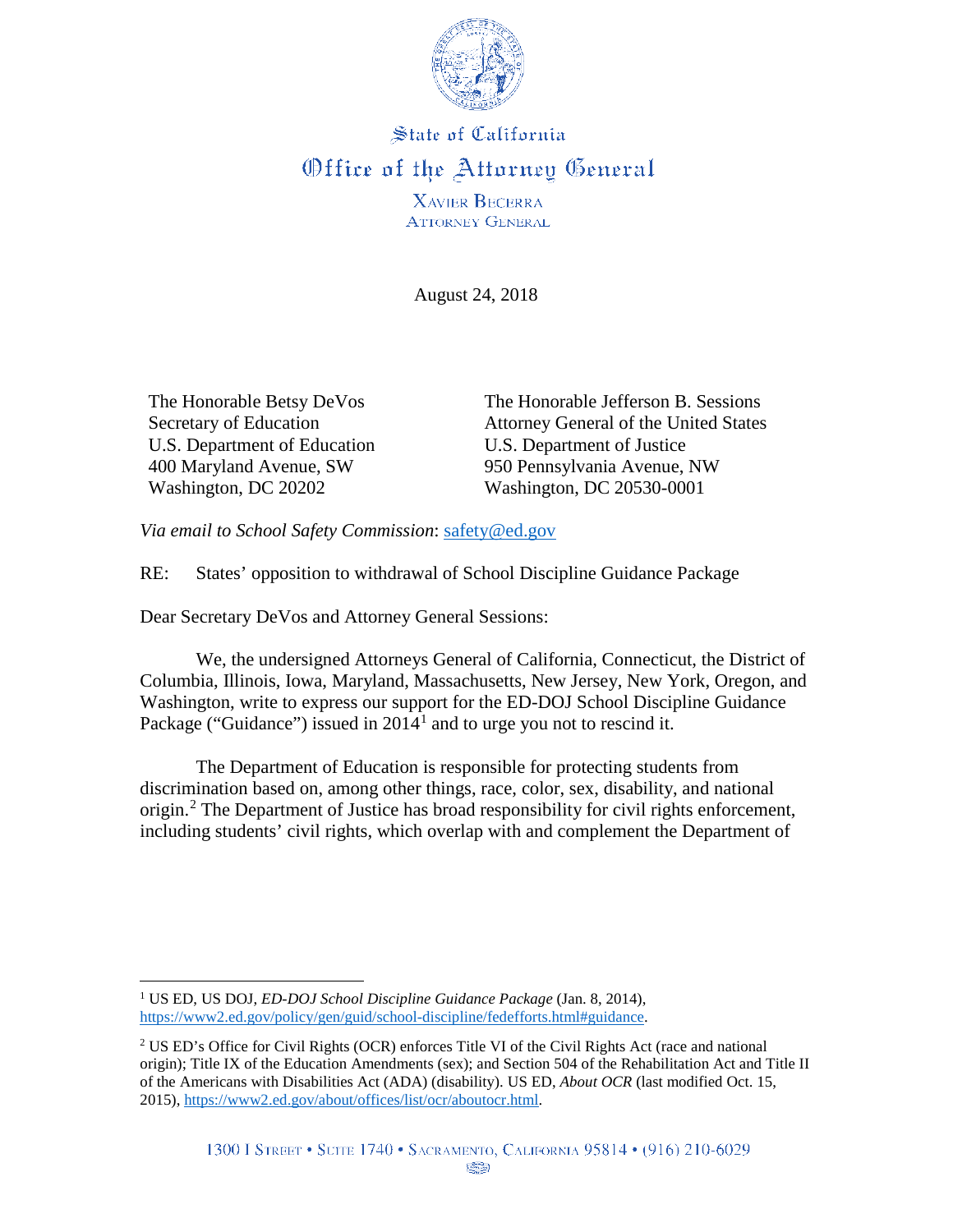Education's responsibilities.<sup>[3](#page-1-0)</sup> In addition to addressing individual civil rights violations through enforcement action, your agencies regularly issue guidance to entities such as school districts that are "on the ground," interfacing with students—and impacting their civil rights—on a daily basis.[4](#page-1-1)

The Guidance is an important example of your agencies carrying out these critical responsibilities. It assists public elementary and secondary schools around the country in meeting their obligations under federal law to administer student discipline without discriminating on the basis of race, color, sex, disability, or national origin. The goals and methods outlined in the Guidance—including how schools can both avoid discriminatory application of exclusionary discipline and employ approaches to improve school climate and reduce suspensions (e.g., Positive Behavioral Interventions and Supports [PBIS] and Social-Emotional Learning)—have been proven effective<sup>[5](#page-1-2)</sup> and are in the best interests of students, schools, local economies, public safety, and society at large, including our States, which have a combined affected student population of over 17 million.

Research convincingly demonstrates that school exclusion for disciplinary reasons can have negative short- and long-term impacts. According to the non-partisan Government Accountability Office (GAO) report issued in March 2018, students who are suspended from school "lose important instructional time, are less likely to graduate on time, and are more likely to repeat a grade, drop out of school, and become involved in the juvenile justice system."[6](#page-1-3) And excluded students' life trajectories can be altered by these impacts; one study cited in the GAO report estimated that Florida students who drop out earn about \$200,000 less over their lifetimes than high school graduates.<sup>[7](#page-1-4)</sup>

These severe personal harms also redound to the states where these students live. For example, the GAO report cites a study of California youth which estimated that students dropping out of high school due to suspensions would result in about \$2.7 billion in additional costs for the State, including lost wages and tax revenue, increased crime, and higher welfare and health costs.<sup>[8](#page-1-5)</sup> Nationally, these costs—which are borne primarily

<span id="page-1-0"></span><sup>&</sup>lt;sup>3</sup> USDOJ's Educational Opportunities Section enforces Title IV and Title VI of the Civil Rights Act (race, color, national origin, sex, and religion); Title IX; Section 504; and the ADA. USDOJ, *Educational Opportunities Section*[, https://www.justice.gov/crt/educational-opportunities-section](https://www.justice.gov/crt/educational-opportunities-section) (last visited May 17, 2018).

<span id="page-1-1"></span><sup>4</sup> *See, e.g.*, USDOJ, *Guidance and Resources* (updated July 28, 2017), [https://www.justice.gov/crt/guidance-and-resources.](https://www.justice.gov/crt/guidance-and-resources)

<span id="page-1-2"></span><sup>5</sup> *See, e.g.*, Texas Juv. Justice Dept., *Effectiveness of Positive Behavioral Interventions and Supports* (Dec. 2012),<https://www.tjjd.texas.gov/publications/reports/pbislegislativereport2012-12.pdf>*.* 

<span id="page-1-3"></span><sup>6</sup> Jacqueline M. Nowicki, *Discipline Disparities for Black Students, Boys, and Students with Disabilities*, GAO (March 2018)[, https://www.gao.gov/assets/700/690828.pdf.](https://www.gao.gov/assets/700/690828.pdf)

<span id="page-1-4"></span><sup>7</sup> *See* Janet Rosenbaum, *Educational and Criminal Justice Outcomes 12 Years After School Suspension*, Youth & Society (Jan. 17, 2018) (finding that suspended youth were less likely to have graduated from college or high school, and were more likely to have been arrested and on probation), [http://journals.sagepub.com/doi/10.1177/0044118X17752208.](http://journals.sagepub.com/doi/10.1177/0044118X17752208)

<span id="page-1-5"></span><sup>8</sup> Nowicki, *Discipline Disparities*, *supra* note 6.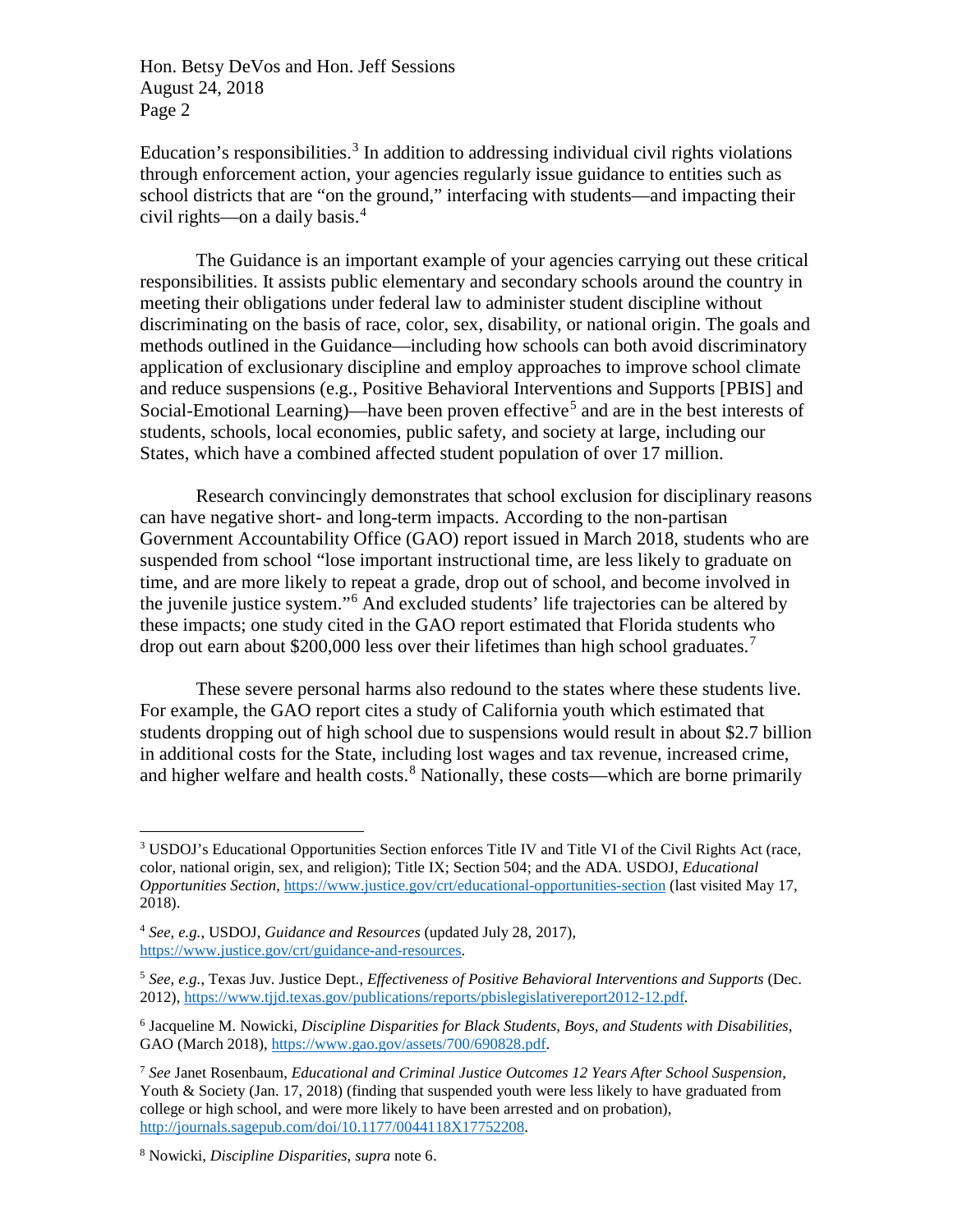by the States—are estimated to run \$65 billion.<sup>[9](#page-2-0)</sup> This does not even take into account the costs of increased incarceration rates; these rates are much higher for high school dropouts. One study found that over 9 percent of young male high school dropouts are incarcerated—including 23 percent of young African-American male dropouts—versus fewer than 2 percent of high school graduates.<sup>[10](#page-2-1)</sup> This increased incarceration imposes massive fiscal and social costs on the States.[11](#page-2-2)

Research also has convincingly shown that reform that reduces school exclusions can yield positive outcomes not only for students who might have otherwise been suspended or expelled,  $^{12}$  $^{12}$  $^{12}$  but for entire schools. A recent study of school discipline reform in Chicago found that reduction in out-of-school suspension for severe infractions was associated with higher student test scores and attendance rates, while maintaining baseline perceptions of school safety.<sup>[13](#page-2-4)</sup> Teacher surveys about non-exclusionary disciplinary measures have generated similar conclusions about safety.<sup>[14](#page-2-5)</sup> Secretary DeVos herself has expressed her support for "[t]ools like PBIS [which] can help improve school climate and, in turn, safety"; she also noted these techniques "help make students feel included and valued."[15](#page-2-6)

<span id="page-2-2"></span><sup>11</sup> Michael McLaughlin, et al., *The Economic Burden of Incarceration in the U.S.*, Washington University in St. Louis (July 2016) (finding aggregate cost burden of \$1 trillion, hundreds of billions of which is borne by State and local governments), [https://joinnia.com/wp-content/uploads/2017/02/The-Economic-Burden](https://joinnia.com/wp-content/uploads/2017/02/The-Economic-Burden-of-Incarceration-in-the-US-2016.pdf)[of-Incarceration-in-the-US-2016.pdf.](https://joinnia.com/wp-content/uploads/2017/02/The-Economic-Burden-of-Incarceration-in-the-US-2016.pdf) 

[https://www.tandfonline.com/doi/abs/10.1080/0161956X.2018.1435051?src=recsys&journalCode=hpje20.](https://www.tandfonline.com/doi/abs/10.1080/0161956X.2018.1435051?src=recsys&journalCode=hpje20)

<span id="page-2-0"></span> <sup>9</sup> Russell W. Rumberger & Daniel J. Losen, *The High Cost of Harsh Discipline and Its Disparate Impact*, UCLA Civil Rights Project (June 1, 2016),

[https://www.civilrightsproject.ucla.edu/resources/projects/center-for-civil-rights-remedies/school-to-prison](https://www.civilrightsproject.ucla.edu/resources/projects/center-for-civil-rights-remedies/school-to-prison-folder/federal-reports/the-high-cost-of-harsh-discipline-and-its-disparate-impact/UCLA_HighCost_6-2_948.pdf)[folder/federal-reports/the-high-cost-of-harsh-discipline-and-its-disparate-impact/UCLA\\_HighCost\\_6-](https://www.civilrightsproject.ucla.edu/resources/projects/center-for-civil-rights-remedies/school-to-prison-folder/federal-reports/the-high-cost-of-harsh-discipline-and-its-disparate-impact/UCLA_HighCost_6-2_948.pdf) [2\\_948.pdf.](https://www.civilrightsproject.ucla.edu/resources/projects/center-for-civil-rights-remedies/school-to-prison-folder/federal-reports/the-high-cost-of-harsh-discipline-and-its-disparate-impact/UCLA_HighCost_6-2_948.pdf)

<span id="page-2-1"></span><sup>10</sup> Ishwar Khatiwada, et al., *The Consequences of Dropping Out of High School: Joblessness and Jailing for High School Dropouts and the High Cost for Taxpayers*, Center for Labor Market Studies at Northeastern University (Oct. 1, 2009), [https://www.issuelab.org/resource/the-consequences-of-dropping](https://www.issuelab.org/resource/the-consequences-of-dropping-out-of-high-school-joblessness-and-jailing-for-high-school-dropouts-and-the-high-cost-for-taxpayers.html)[out-of-high-school-joblessness-and-jailing-for-high-school-dropouts-and-the-high-cost-for-taxpayers.html.](https://www.issuelab.org/resource/the-consequences-of-dropping-out-of-high-school-joblessness-and-jailing-for-high-school-dropouts-and-the-high-cost-for-taxpayers.html)

<span id="page-2-3"></span><sup>12</sup> *See, e.g.*, Robert H. Horner, et al., *Examining the Evidence Base for School-Wide Positive Behavior Support*, 42 Focus on Exceptionality 1 (2010); Brandi Simonsen, et al., *Illinois Statewide Positive Behavioral Interventions and Supports: Evolution and Impact on Student Outcomes Across Years*, 14 J. of Positive Behavior Interventions 5 (2011); Catherine P. Bradshaw, et al., *Examining the Effects of Schoolwide Positive Behavioral Interventions and Supports on Student Outcomes: Results From a Randomized Controlled Effectiveness Trial in Elementary Schools*, 12 J. of Positive Behavioral Interventions 161 (2010).

<span id="page-2-4"></span><sup>13</sup> Rebecca Hinze-Pifer, *Rethinking Universal Suspension for Severe Student Behavior*, Peabody J. of Educ. (Feb. 28, 2018),

<span id="page-2-5"></span><sup>14</sup> Clare Lombardo & Cory Turner, *Disparities Persist In School Discipline, Says Government Watchdog*, National Public Radio (Apr. 4, 2018)[, https://www.npr.org/sections/ed/2018/04/04/590887226/persistent](https://www.npr.org/sections/ed/2018/04/04/590887226/persistent-disparities-in-school-discipline-says-government-watchdog)[disparities-in-school-discipline-says-government-watchdog.](https://www.npr.org/sections/ed/2018/04/04/590887226/persistent-disparities-in-school-discipline-says-government-watchdog)

<span id="page-2-6"></span><sup>15</sup> US ED, *Federal Commission on School Safety's First Field Visit Focuses on School Climate* (May 31, 2018), [https://www.ed.gov/news/press-releases/federal-commission-school-safetys-first-field-visit-focuses](https://www.ed.gov/news/press-releases/federal-commission-school-safetys-first-field-visit-focuses-school-climate)[school-climate.](https://www.ed.gov/news/press-releases/federal-commission-school-safetys-first-field-visit-focuses-school-climate)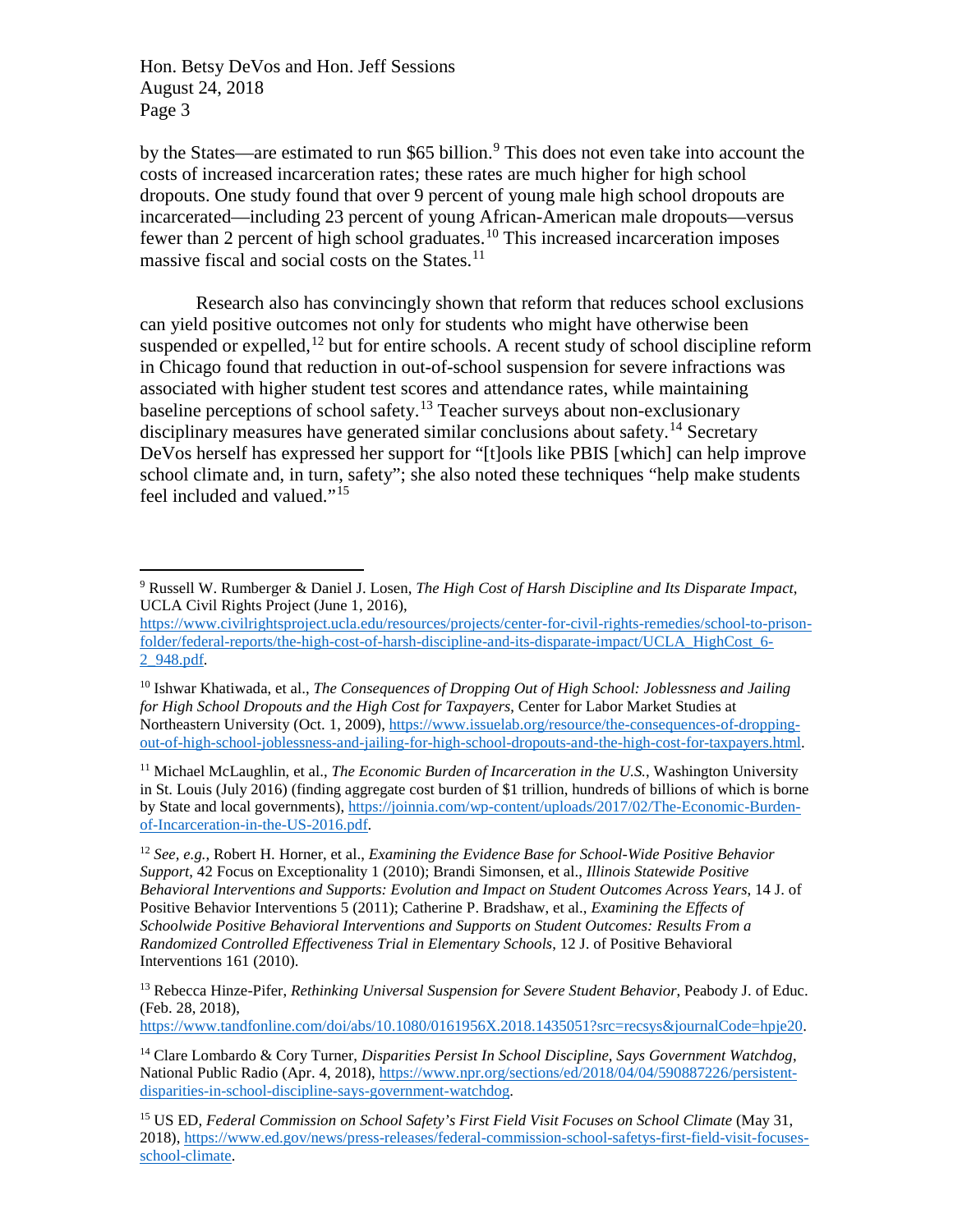While unnecessary exclusionary school discipline harms all students, it has a profoundly disproportionate effect based on race, disability, and gender,  $^{16}$  $^{16}$  $^{16}$  as well as sexual orientation and identity.<sup>[17](#page-3-1)</sup> For example, the GAO report mentioned above included an analysis of Department of Education national civil rights data, showing that African American students were disproportionately disciplined. Importantly, these disparities were found even when controlling for the school's poverty level, puncturing a myth that income, rather than race, explains these disparities. Some of these disparities are truly shocking; African American students were overrepresented in suspensions by about 23 percentage points.<sup>[18](#page-3-2)</sup> The conclusions of the GAO report were affirmed by the Department of Education's 2015-16 Civil Rights Data Collection, released in April 2018, which showed that even while the overall number of suspensions declined nationally, racial disparities persisted as schools still disproportionality subjected African American students to out-of-school suspensions, expulsions and referrals to law enforcement.<sup>[19](#page-3-3)</sup>

Importantly, the GAO report also found that, given the wide discretion that school officials have when imposing discipline, implicit bias may contribute to the school discipline gap by causing officials to "judge students' behaviors differently based on the students' race and sex." The report also noted a study that "found that the types of offenses that Black children were disciplined for were largely based on school officials' interpretations of behavior."[20](#page-3-4) Such actions by school officials run afoul of the prohibition on race-based selective enforcement discussed in the Guidance.<sup>[21](#page-3-5)</sup>

In short, exclusionary discipline harms students. Additionally, discrimination contributes to a racial gap in administration of this discipline. The Guidance was issued to help schools address just these issues, and to rescind it now despite continuing disparities and other challenges would be counterproductive and harm our students, our schools, and our States.

Thus, we were very concerned when the White House included "Repeal of the Obama Administration's 'Rethink School Discipline' policies" (of which the Guidance is a key part) in its list of the topics on which the newly created Federal Commission on

<span id="page-3-0"></span> <sup>16</sup> Nowicki, *Discipline Disparities*, *supra* note 6.

<span id="page-3-1"></span><sup>17</sup> GLSEN, *Educational Exclusion: Drop Out, Push Out, and the School-to-Prison Pipeline among LGBTQ Youth* (June 2016), [http://www.glsen.org/sites/default/files/Educational%20Exclusion\\_Report\\_6-28-](http://www.glsen.org/sites/default/files/Educational%20Exclusion_Report_6-28-16_v4_WEB_READY_PDF.pdf) [16\\_v4\\_WEB\\_READY\\_PDF.pdf.](http://www.glsen.org/sites/default/files/Educational%20Exclusion_Report_6-28-16_v4_WEB_READY_PDF.pdf)

<span id="page-3-2"></span><sup>18</sup> Nowicki, *Discipline Disparities*, *supra* note 6.

<span id="page-3-3"></span><sup>19</sup> US ED, *2013-2014 Civil Rights Data Collection: A First Look* (June 7, 2016), [https://www2.ed.gov/about/offices/list/ocr/docs/2013-14-first-look.pdf;](https://www2.ed.gov/about/offices/list/ocr/docs/2013-14-first-look.pdf) US ED, 2015–16 *Civil Rights Data Collection: School Climate and Safety* (Apr. 2018), [https://www2.ed.gov/about/offices/list/ocr/docs/school](https://www2.ed.gov/about/offices/list/ocr/docs/school-climate-and-safety.pdf)[climate-and-safety.pdf.](https://www2.ed.gov/about/offices/list/ocr/docs/school-climate-and-safety.pdf)

<span id="page-3-4"></span><sup>20</sup> Nowicki, *Discipline Disparities*, *supra* note 6.

<span id="page-3-5"></span><sup>21</sup> Lhamon & Samuels, US ED, US DOJ, *Joint "Dear Colleague" Letter* (Jan. 8, 2014) [<https://www2.ed.gov/about/offices/list/ocr/letters/colleague-201401-title-vi.html>](https://www2.ed.gov/about/offices/list/ocr/letters/colleague-201401-title-vi.html).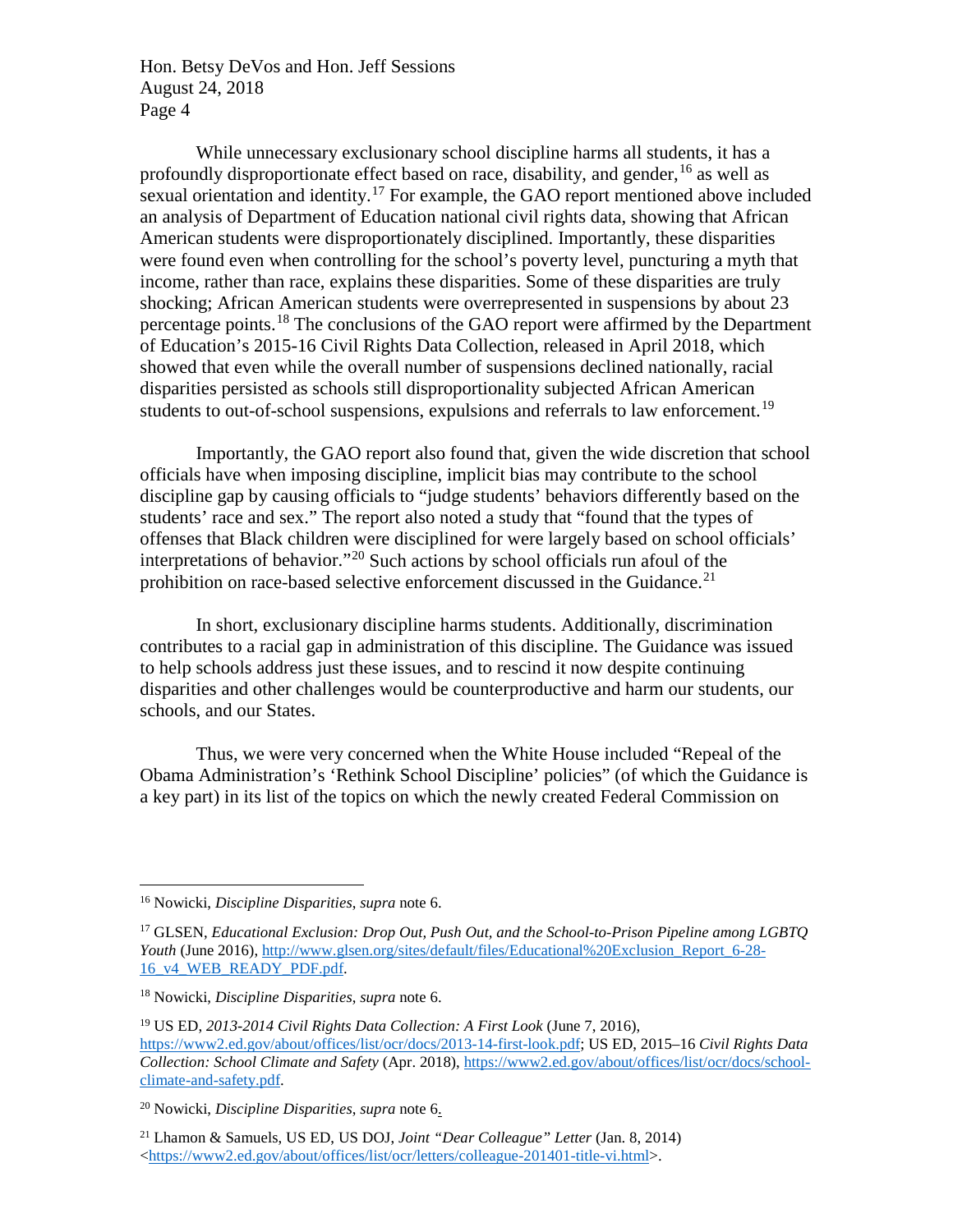School Safety is expected to make recommendations<sup>22</sup>—despite the lack of any credible evidence connecting these policies to the school shootings that led to the creation of the Commission.[23](#page-4-1) Our concerns have been heightened by media reports indicating that Secretary DeVos and Attorney General Sessions are preparing to rescind the Guidance this year.<sup>[24](#page-4-2)</sup> It is not surprising that numerous civil rights organizations—including the Leadership Conference on Civil and Human Rights, ACLU, Lawyers' Committee for Civil Rights Under Law, NAACP, Disability Rights California, and almost 150 additional groups—have expressed their opposition to this threatened action.<sup>[25](#page-4-3)</sup> And recently a number of school district, charter school, and other officials (including many from our States) have likewise stated their belief that the Guidance should be maintained.<sup>[26](#page-4-4)</sup>

Because the Guidance provides crucial information to school officials, along with tools to help them comply with their legal obligations, and because the practices encouraged in the Guidance benefit our students, our schools, and our States, we strongly

<span id="page-4-0"></span> <sup>22</sup> White House, *President Donald J. Trump is Taking Immediate Actions to Secure Our Schools* (Mar. 12, 2018), [https://www.whitehouse.gov/briefings-statements/president-donald-j-trump-taking-immediate](https://www.whitehouse.gov/briefings-statements/president-donald-j-trump-taking-immediate-actions-secure-schools/)[actions-secure-schools/.](https://www.whitehouse.gov/briefings-statements/president-donald-j-trump-taking-immediate-actions-secure-schools/) 

<span id="page-4-1"></span><sup>23</sup> *See, e.g.*, Marjory Stoneman Douglas High School Public Safety Commission, PROMISE Program Follow Up (July 10, 2018)[, http://www.fdle.state.fl.us/MSDHS/Meetings/July-Meeting-](http://www.fdle.state.fl.us/MSDHS/Meetings/July-Meeting-Documents/Presentations/July-10-845am-PROMISE-Program-Follow-Up.aspx)[Documents/Presentations/July-10-845am-PROMISE-Program-Follow-Up.aspx](http://www.fdle.state.fl.us/MSDHS/Meetings/July-Meeting-Documents/Presentations/July-10-845am-PROMISE-Program-Follow-Up.aspx) (noting lack of evidence that "multiple PROMISE referrals has led to unintended negative consequences affecting school safety"); Alia Wong, *The Push for Harsher School Discipline After Parkland*, The Atlantic (Mar. 23, 2018), <https://www.theatlantic.com/education/archive/2018/03/harsher-school-discipline-after-parkland/556274/> (noting that "compelling evidence suggests that replacing [non-exclusionary discipline measures] with the traditional punitive approach wouldn't do anything to prevent school shootings").

<span id="page-4-2"></span><sup>24</sup> Paul Sperry, *Trump 'plans to scrap' Obama-era rule that turned schools into war zones*, New York Post (Mar. 24, 2018), [https://nypost.com/2018/03/24/trump-scrapping-obama-era-rule-that-turned-schools-into](https://nypost.com/2018/03/24/trump-scrapping-obama-era-rule-that-turned-schools-into-war-zones/)[war-zones/.](https://nypost.com/2018/03/24/trump-scrapping-obama-era-rule-that-turned-schools-into-war-zones/)

<span id="page-4-3"></span><sup>25</sup> The Leadership Conference on Civil and Human Rights, *Letter to Secretary DeVos: Preserve the School Discipline Guidance* (Mar. 22, 2018), [https://civilrights.org/letter-to-secretary-devos-preserve-the-school](https://civilrights.org/letter-to-secretary-devos-preserve-the-school-discipline-guidance/)[discipline-guidance/.](https://civilrights.org/letter-to-secretary-devos-preserve-the-school-discipline-guidance/)

<span id="page-4-4"></span><sup>26</sup> Educators for Excellence, *Letter to Secretary DeVos and Attorney General Sessions* (July 10, 2018), [https://e4e.org/sites/default/files/school\\_discipline\\_letter\\_.pdf.](https://e4e.org/sites/default/files/school_discipline_letter_.pdf)